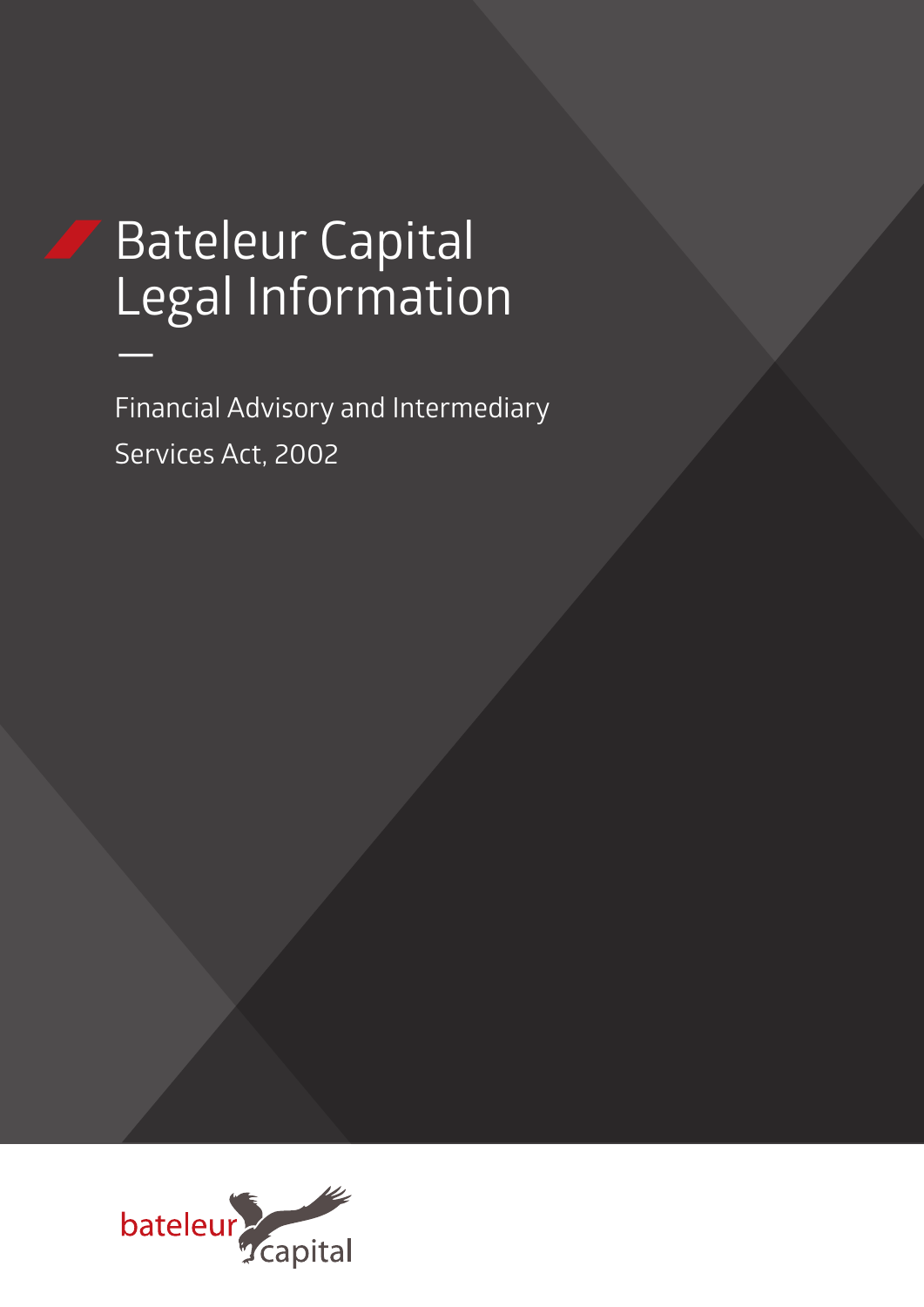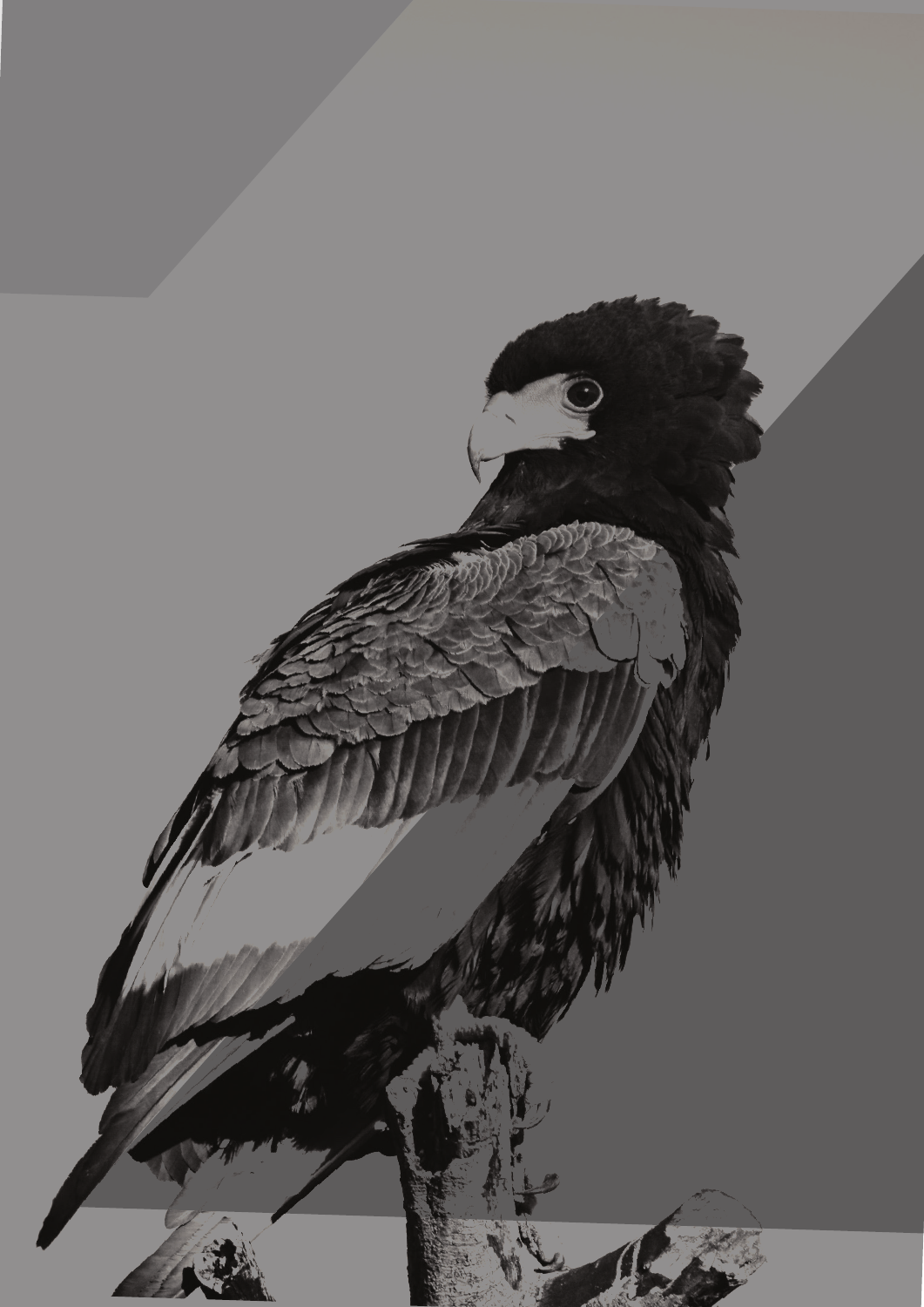01

### Financial Advisory and Intermediary Services Act, 2002

Bateleur Capital (Pty) Ltd ("Bateleur") is an approved Discretionary Financial Services Provider (FSP No. 18123) with the Financial Sector Conduct Authority ("FSCA") in terms of the Financial Advisory and Intermediary Services Act, 2002.

All information provided on this website is not done with the intention of providing financial advice, and should not be relied upon as such, the purpose thereof is to provide you with factual information pertaining the products and services offered by Bateleur. Bateleur does not provide financial advice, kindly seek the advice and/or services of an authorised independent financial advisor for professional financial and tax advice.

The FAIS Disclosure is available on request from **funds@bateleurcapital.com**

#### **Disclaimer and Limitation of Liability**

Bateleur makes every endeavour to update the information contained on this website on a regular basis, however due to the nature of this industry and the information, the information can become outdated fairly quickly. It is therefore recommended that independent verification be obtained prior to any reliance being placed on the information provided. Bateleur will not be liable for any reliance placed on any such obsolete information. Bateleur shall not be held responsible for, and will not be liable for, any loss or damage (whether direct or consequential) or expense which could be suffered as a result of placing reliance on the contents of this website, links or services provided through this website.

Hedge Funds which were previously unregulated are now as from the 1 April 2015 regulated under the Collective Investment Schemes Control Act, 2002. The regulations provide for two categories of hedge funds each carrying its own varying levels of restrictions and permissions. In addition the regulations carry specific conditions for retail and qualified investors for investment into the different categories.

Hedge fund strategies may include leverage, short-selling and short term investments. In addition, hedge fund portfolios often invest in unlisted instruments, low-grade debt, foreign currency and other exotic instruments. All of these expose investors to additional risk. However, not all hedge fund managers employ any or all of these strategies and it is recommended that investors consult their advisers in order to determine which strategies are being employed by the relevant manager and which consequent risks arise.

Before making any investment decisions you should consider all the risks inherent in buying or selling any financial product, that historical returns may not be indicative of future performance.

There is no expressed or implied warranty of any kind, in relation to the contents of this website or any aspect of this service. Any warranty implied by law is hereby excluded except to the extent such exclusion would be unlawful.

#### **Copyright**

This website and its contents are the intellectual property of Bateleur. Bateleur permits you to view, download and print the content of this website solely for information purposes.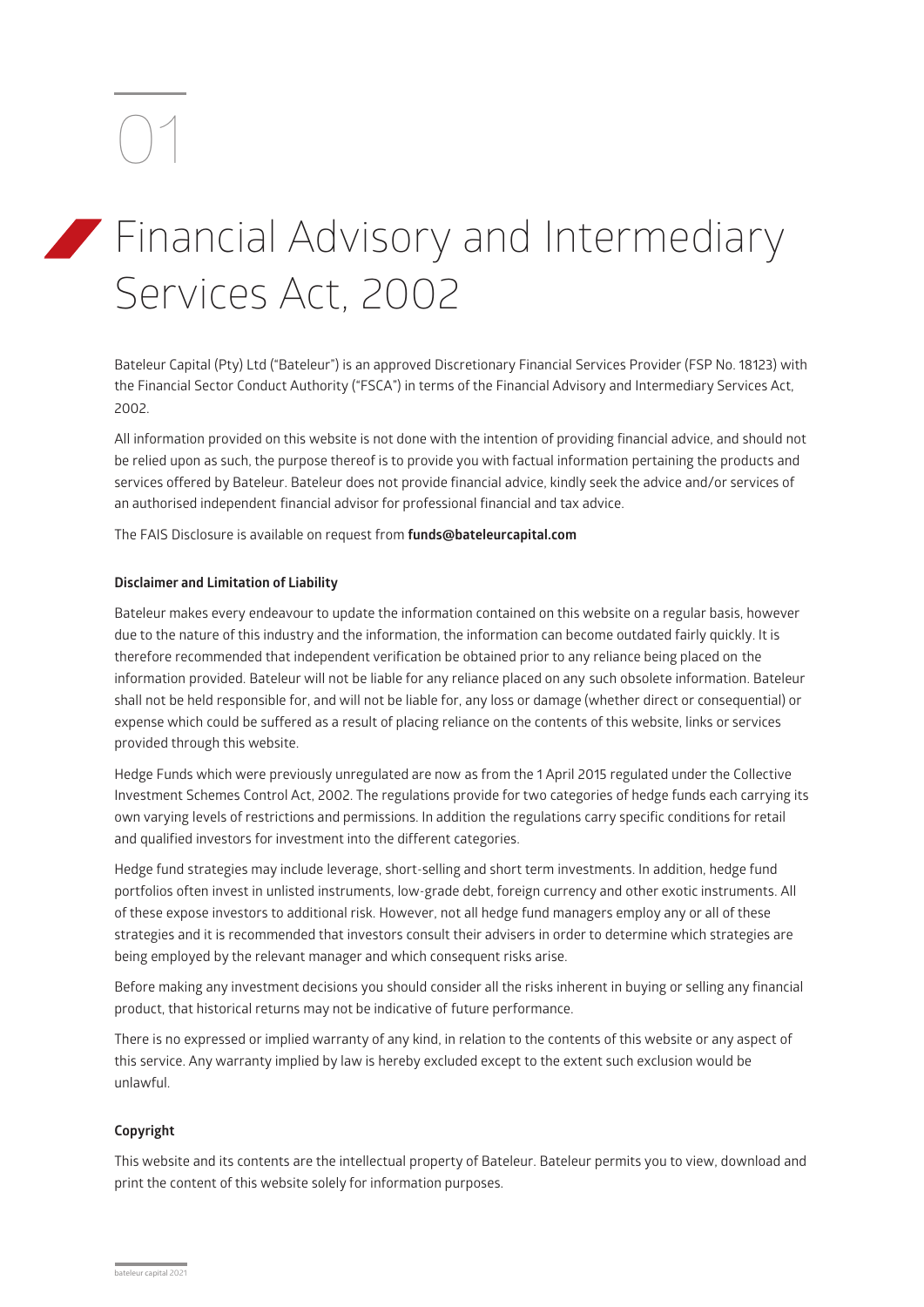# 02

#### **Privacy**

Bateleur is committed to ensure that the personal information of all users of this site are treated in a confidential manner, and undertakes not to disclose any information to or with any third party, unless obliged to do so in terms of law.

The Privacy Statement is available on our website or on request from **funds@bateleurcapital.com**.

#### **Promotion of Access to Information Act**

The Promotion of Access to Information Act, No. 2 of 2000 (PAIA) provides for the right to access information held by both private and public bodies once specific requirements as per the Act have been met. PAIA further requires bodies to develop a manual to assist in the exercising the right to access to information.

The manual, as well as the prescribed request form and fees payable should you wish to exercise your right of access to information are available on our website or on request from **funds@bateleurcapital.com**

#### **Conflicts of Interest Policy**

In terms of the Financial Advisory and Intermediary Services Act all authorised financial services providers have to adopt and implement a Conflicts of Interest Policy.

#### **Complaints**

The financial services environment is complex. We will endeavour to address all reasonable requests from our clients, but may also refer you to a more appropriate facility. Where the complaint pertains to any aspect of our service, or any disclosures that ought to be made by us, we will endeavour to address those complaints in writing in accordance with our complaints policy.

The Complaints Policy is available on request from **funds@bateleurcapital.com**